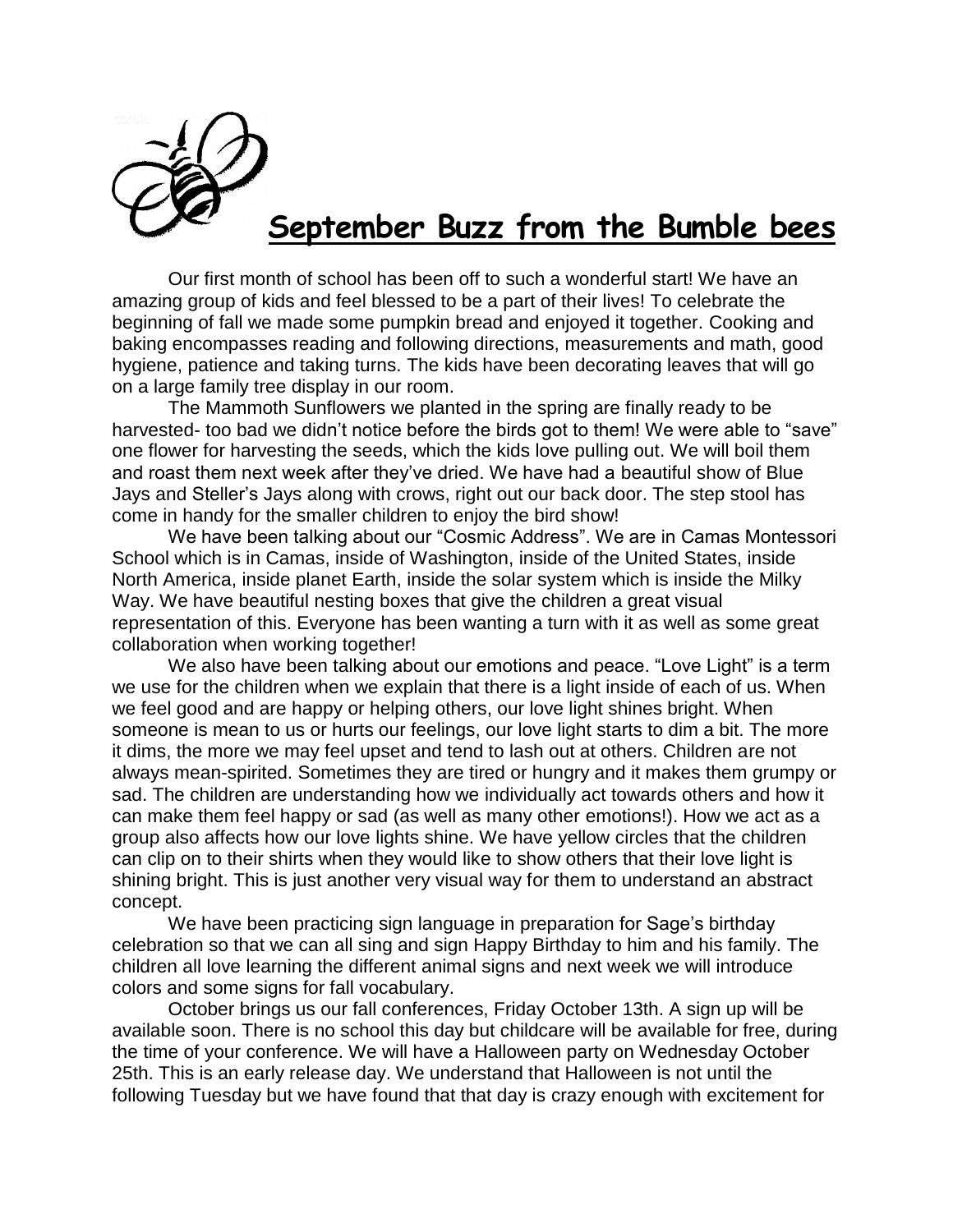the evening's festivities that a party during the day leads to extra tiredness and more meltdowns! For those new to Camas, on Wednesday October 25th, downtown camas puts on "Boo Bash" from 3-5pm. Businesses along 4th Ave, beginning at the library and heading west towards the mill, pass out treats to trick or treaters. It is a wonderfully fun family event!

We had a few birthdays this month. Sage turned 5 on the 29th, Leia turned 3 on the 23rd and Trenton turned 4 on the 12th. Happy Birthday! ~Jessica & Danae

## **Here are some of the things your child has been working on this month:**

**Nora** likes easel painting and other art activities. She enjoys working with our farm animals and sewing. She has almost mastered the buckle frame and is learning how to tie. Nora is one of our earliest children to arrive and she loves helping get the classroom ready in the mornings and prepare snack for her friends!

**Julian**, **Owen** and **Nora** all enjoy the sink and float activity. They fill a bowl with water and using tongs, drop items in to find out if they sink or float. The items are then separated into the two categories.

**Aspen** wants to paint every day and she makes wonderful masterpieces! She frequently takes out the sound cylinders and matches the different sounds to one another, or grades them from softest to loudest. **Julian** and she love playing sound bingo together. They hold up cards with letters on them and match them to their bingo sheets. It is a fun way to practice letter sounds and recognition.

**Jean** loves the *magnetic/non-magnetic* work, which works much like the sink and float activity. He also likes small objects and often uses the mystery bag, refining his sense of touch. He closes his eyes and reaches into a bag and feels an object before naming it. He then pulls it out to see if he made the correct guess. He is also learning how to zip with our dressing frames which is preparing him to zip his jacket up all by himself in the coming colder months.

**Davin** likes the sandpaper letters and is counting and identifying numbers with the clock work. He enjoys writing his name on everything and is interested in writing other letters. Davin likes the walking on the line activity where he is practicing balance and coordination as well as patience. He also likes puzzles and folding cloths.

**Daisy** has been learning sounds with our sandpaper letters. She likes matching the letters to pictures that begin with the letter sound (a-apple, m-mop). She is working on the spindle boxes where she takes a certain number and matches it to its corresponding quantity. She likes to do large, multi-step works such as scrubbing the floor and washing the window. These activities help build large motor control as well as focus and concentration in following through with many steps- something that prepares children for longer math lessons later on.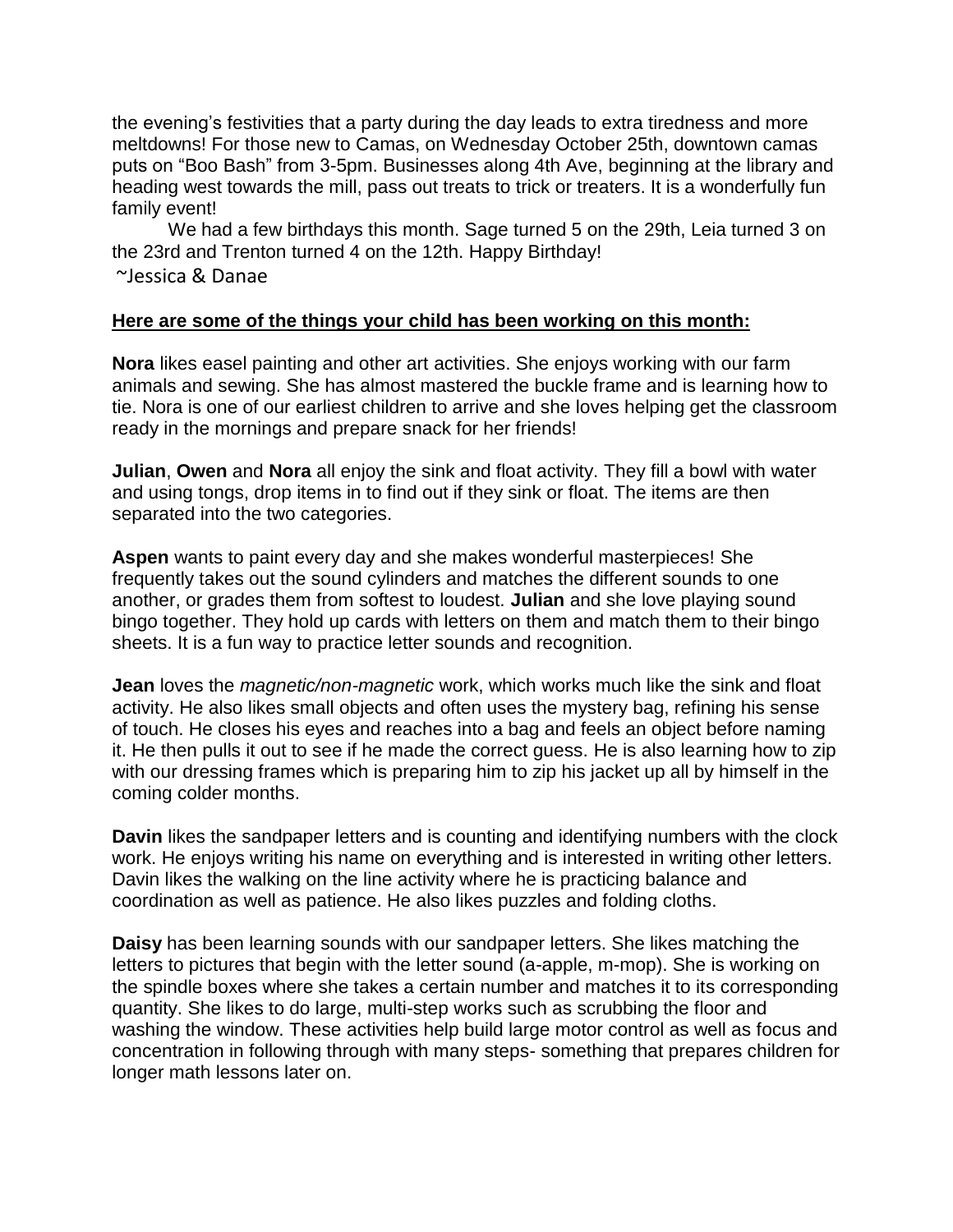**Mackenzie** is learning more puzzle (sight) words which is helping to strengthen her reading. She has been absorbed in the Cosmic Address work and finished writing all of the words in her booklet, of which she was so proud! She loves organizing small groups and acting as a teacher where she can lead games and activities.

**Sawyer, Emma James** and **Mackenzie** started pinpricking the World Map. They take out our world map, trace a continent and then use a pin to poke around the outline. When all of the continents are pinpricked, they get to glue them onto poster board as a display of the world. Pin pricking strengthens the fine motor muscles in their hands and helps to perfect their pencil grip.

**Ava** and **Daisy** have been practicing tracing letters together. Every day they ask for a lesson on a new letter! Along with **Hank**, they enjoy making "parts of" booklets where they learn to follow directions, practice writing, and of course, learn the names of animal parts.

**Julian** enjoys the lock box. It is filled with many different locks and he is excited to be able to do them all. He also uses the dressing frames and has almost perfected buttoning, snaps, and the zipper! He also can be found using the sink and float work and the magnetic/non-magnetic activities.

**Owen** loves sink and float activity and metal insets. Metal insets are a precursor for writing. They learn correct pencil grip and also the names of shapes. He likes playing the memory game where he picks a number, remembers the number in his mind, and walks across the room to retrieve that quantity of objects. **Hank, Sylvanna, Davin, Jean** and **Julian** love joining in on this work as well.

**Trenton** enjoys building the tower (cubes) and stairs (rectangular prisms). The children need to grade these cubes in the correct order for it to stand tall and strong. He likes the farm and he loves the I Spy game where we listen for the beginning sound in words. He loves the small objects we use with this game which makes it more fun!

**Sawyer** has been interested in learning about the United States and the continents. She had a new lesson on the teen beads and the hundred board. Both of these activities take a while to set up and complete because there are a lot of pieces and a lot of counting! She was excited to finally be able to finish them!

**Emma James** has been wanting to read daily with our phonetic readers and she is beginning to memorize puzzle words. She enjoyed the binomial cube lesson and was one of the quickest we have ever seen complete it and was ready for the next one, the trinomial cube. These algebraic puzzles are increasingly challenging and help prepare children for higher math lessons.

**Sage** has been learning about addition with the strip board and reading phonetic words with the object box. He was excited to have a lesson on sewing as well. He had a lesson on the addition strip board where he takes strips that vary in length and